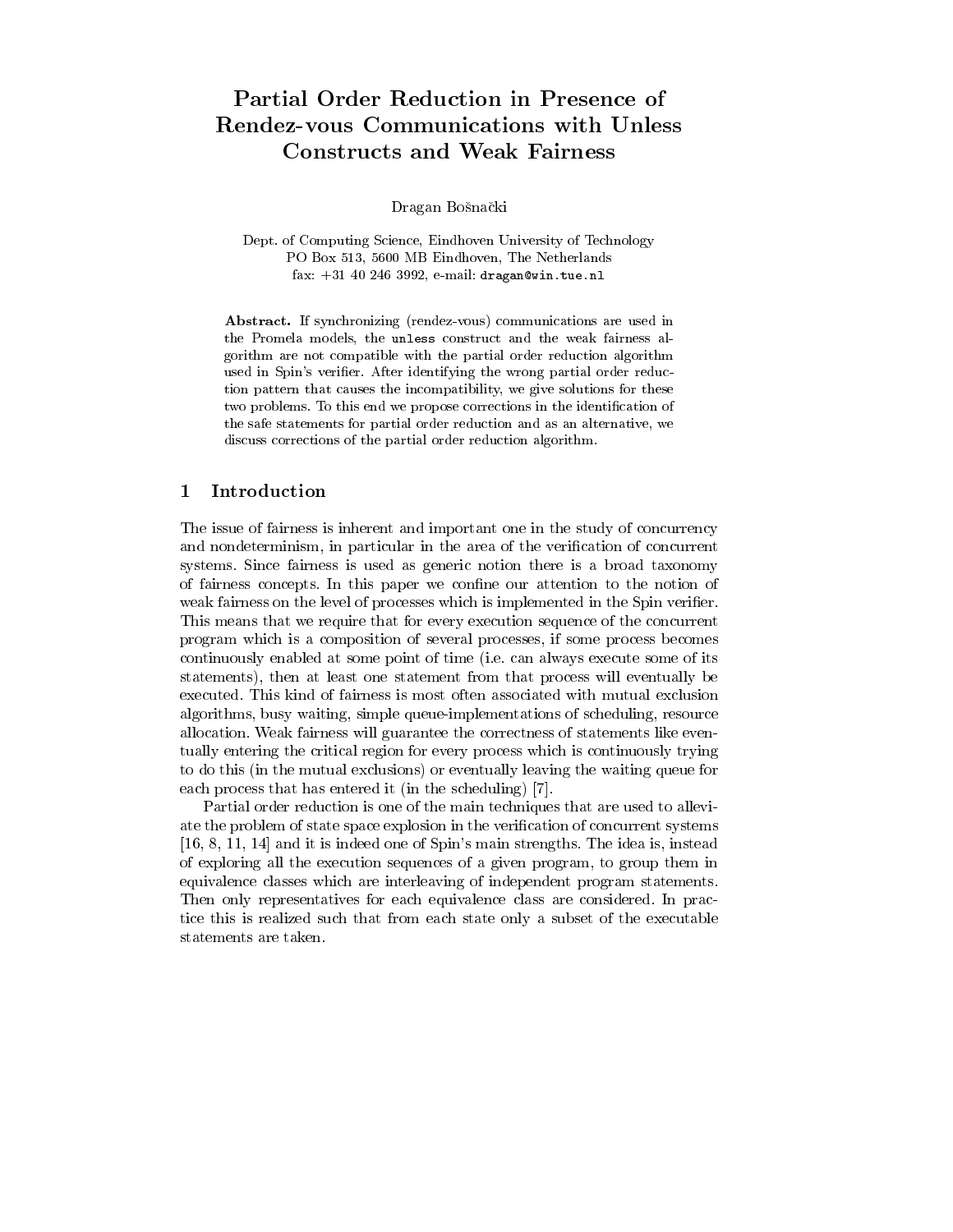Combining the algorithms for model-checking under weak fairness with partial order reduction is a prerequisite for the verification of many interesting properties to be feasible in practice. However, recently itwas discovered that the two algorithms are not compatible when rendez-vous communications occur in the Promela models. As a result, in the present implementation of Spin the combination of weak fairness with partial order reduction when rendez-vous are used in the models is not allowed.

Another problem with Spin's partial order reduction in presence of rendez vous occurs when the unless construct is used in the Promela models. The combination of this three Spin's features is also currently forbidden.

Interestingly, it turns out that both problems are caused exactly by the same pattern of wrong partial order reduction. After pointing out the incorrect reduction pattern we propose solutions for these problems. For each of the problems we discuss two kind of solutions, classified according to the two different phases of the verification in which they are implemented. The first kind of solutions corrects the identications of so called safe statements for the partial order reduction algorithm. The marking of the statements as safe is done during the compilation of the Promela model, so we call this solutions static. The second kind are the dynamic solutions which are applied during the exploration of the state space and are in fact corrections of the partial order reduction algorithm.

In the next section we give the necessary preliminaries for the rest of the paper. Section 3 is devoted to partial order reduction and the concrete algorithm that is used in Spin. In Section 4 we discuss the problem with the unless construct and give two solutions (one dynamic and one static) to overcome it. Section 5 deals with the Spin's weak fairness algorithm. After location of the problem and the comparison with the unless case, we again propose both kind of solutions. The last section is a standard summary with some considerations about the future work.

#### <sup>2</sup> Preliminaries

In this section following [11] and [5] we give semantics of the Promela programs (models) and their verication in terms of nite labeled transition systems.

We represent the programs as collections of processes. The semantics of the process  $P_i$  can be represented as a *labeled transition system* (LTS). An LTS is a quadruple  $(S_i, s_{0i}, \tau_i, L_i)$ , where  $S_i$  is a finite set of states,  $s_{0i}$  is a distinguished initial state,  $L_i$  is a set of program statements (iabels), and  $\tau_i$  :  $S_i \times L_i \rightarrow Z^*$ is a nondeterministic transition function. The transition function induces a set  $\mathcal{L}_1$  -  $\mathcal{L}_2$  , the results is the result of an execution in Ti is the result of an execution in the result of an execution is the result of an execution in the result of an execution in the result of an execution of a statement from the process, i.e.,  $(s_i, s_i') \in T_i$  iff there exists a statement a such that  $s_i \in \tau_i(s_i, a)$ . We introduce a function Label that maps each transition to the corresponding statement. For a statement  $a$ , with  $Pid(a)$  we denote the process to which a belongs. (If two syntactically identical statements belong to different processes we consider them as different.)  $En(a)$  denotes the set of states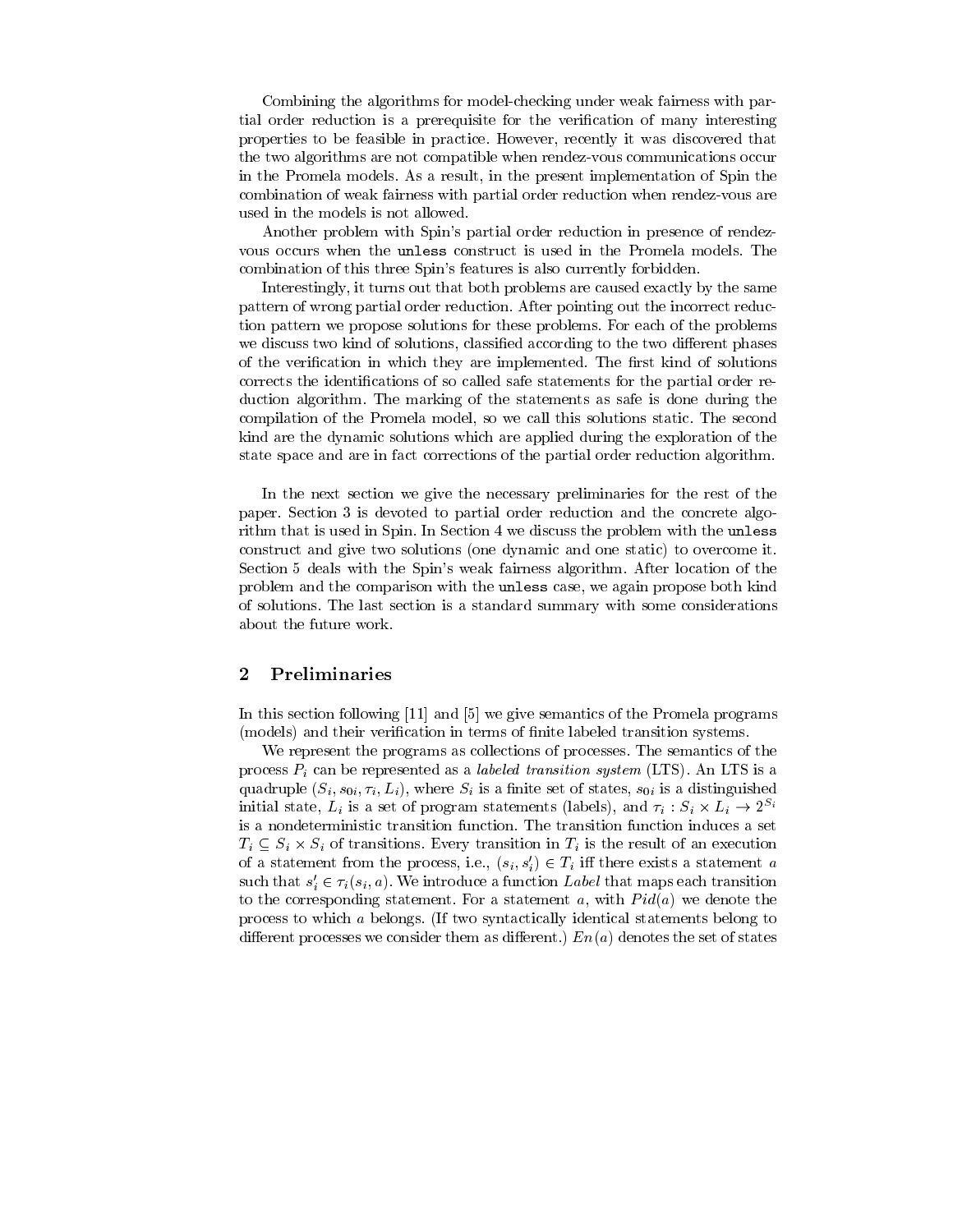in which  $a$  is enabled. (The enabledness (executability) of a given statement is defined according to some additional rules that we do not consider here.) Given a state s and process p we say that p is enabled in s (or, more formally, write  $s \in En(p)$  if there is a statement a such that  $Pid(a) = p$  and  $s \in En(a)$ .

Now we can define the semantics of the program  $P$  that corresponds to the concurrent execution of the processes  $P_i$  as an LTS which is a product of the labeled transition systems corresponding to the component processes. The product LTS consists of: state space  $S = \prod S_i$ , i.e., the Cartesian product of the state spaces  $S_i$  from  $P_i$ 's LTS;  $s_0 = (s_{01},...,s_{0n}); L = \bigcup L_i$ , the set of statements is union of the statements sets of the components; and the transition function is defined by: (i) if a is not a rendez-vous statement, then  $(s_1, \ldots, s_k', \ldots, s_n) \in$  $(\tau(s_1,\ldots,s_k,\ldots,s_n,a)$  in  $s_k$   $\in$   $\tau_k(s_k,a)$ ; (ii)if a is a rendez-vous send, and there is a rendez-vous receive statement a', such that  $Pid(a') \neq Pid(a)$ , then  $(s_1,\ldots,s_k,\ldots,s_l,\ldots,s_n) \in \tau(s_1,\ldots,s_k,\ldots,s_l,\ldots,s_n,a)$  in  $s_k \in \tau_k(s_k,a)$  and  $s_l \in \tau_l(s_l, a$  ). Note that in the case of rendez-vous communication the resulting transition is labeled with the rendez-vous send statement.

An execution sequence for the LTS is an infinite sequence  $t_0, t_1, \ldots$  where  $t_i \in T$ , for all  $i \geq 0$  and  $t_0$  originates from the initial state, i.e.  $t_0 = (s_0, s'_0)$  (for some  $s_0$ ) and for all adjacent transitions  $t_{i+1} = (s_{i+1}, s_{i+1}), t_i = (s_i, s_i)$  $(i \geq 0)$ It holds  $s_i = s_{i+1}$ . The execution sequence can also be defined as a sequence of global system states. In order to relate the two options for a given transition  $t_i = (s_i, s'_i)$  we define  $State(t_i) = s_i$ .

The most general way to represent the requirements on the program is by linear temporal logic (LTL) formula. In Spin the next-time-free LTL are used, which means that the formulae may contain only boolean propositions on system states, the boolean operators  $\wedge$ ,  $\vee$ , ! (negation), and the temporal operators  $\Box$ (always),  $\diamond$  (eventually) and U (until). For the verification purposes the LTL formulae are translated into Büchi automata.

A Büchi automaton is a tuple  $A = (\Sigma, S, \rho, s_0, F)$ , where  $\Sigma$  is an alphabet, S is a set of states,  $\rho : S \times Z \rightarrow Z$  is a nondeterministic transition function,  $s_0 \in S$  is the initial state, and  $F \subseteq S$  is a set of designated states. A run of A over an infinite word  $w = a_1 a_2 \ldots$ , is an infinite sequence  $s_0 s_1 \ldots$  of states, where  $s_0$  is the initial state and  $s_i \in \rho(s_{i-1}, a_i)$ , for all  $i \geq 1$ . A run  $s_0s_1 \dots$  is accepting if there is some state from  $F$  that occurs infinitely often, i.e. for some  $s \in F$  there are infinitely many i's such that  $s_i = s$ . The word w is accepted by A if there is an accepting run of  $A$  over  $w$ .<br>The transitions of the Büchi automaton that is obtained from the formula

are labeled with boolean propositions over the global system states of the LTS corresponding to the program.

In order to prove the satisfaction of the LTL formula by the program, we further define the synchronous product of LTS  $(S_P, s_0, \tau, L)$  corresponding to the program P and the Büchi automaton  $(\Sigma, S_A, \rho, s_{0A}, F)$  obtained from the negation of the LTL formula, to be an LTS extended with acceptance states, with: state set  $SP \times SA$ , initial state  $(s_0P, s_{0A})$ , transition function  $\tau : SP \times$ 

<sup>1</sup> Although the proliferation of dierent formal models (LTS, Buchi automata, ex-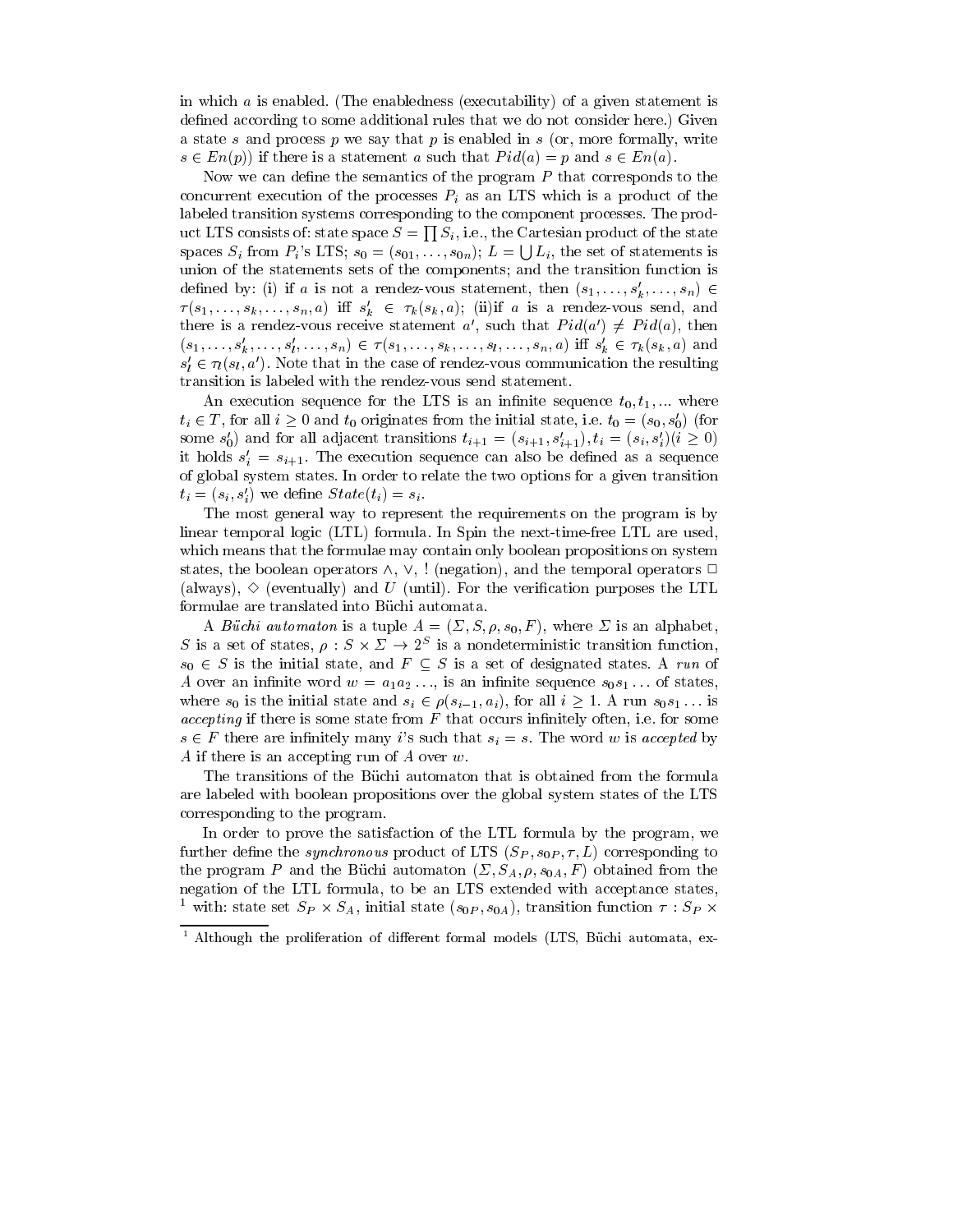SA - <sup>L</sup> dened as (s2P ; s2A) <sup>2</sup> (s1P ; s1A; a) i s2P <sup>2</sup> P (s1P ; a) and there is a proposition  $p \in \Sigma$  such that  $s_{2A} \in \rho(s_{1A}, p)$  and p is true in  $s_{1A}$ , set of statements L, and set of designated acceptance states Acc defined such that  $(s_P, s_A) \in Acc$ iff  $s_A \in F$ , i.e. we declare as acceptance states the states with second component belonging to the acceptance set of the Buchi automaton. Similarly as for Buchi automata we will say for an execution  $\sigma$  that it is acceptance execution if there is at least one state from Acc that occurs infinitely often in  $\sigma$ .

The satisfaction of the formula can now be proven by showing that there are no acceptance executions of the extended LTS. On the other hand, the existence of acceptance executions sequences means that the formula is not satised. From the definition of Büchi automata and extended LTS and following the reasoning from [5], for instance, it is straightforward to conclude that the extended LTS has an acceptance execution iff it has some state  $f \in Acc$  that is reachable from the initial state and reachable from itself (in one or more steps) [5]. In the sequel we will call the underlying graph a state space. Thus, we have to look for *acceptance cycles* in the state space, i.e., for cycles that contain at least one acceptance state.

## <sup>3</sup> Partial Order Reduction

In this section we give a brief overview of the partial order reduction (POR) algorithm by Holzmann and Peled [11], that is considered throughout the paper. This algorithm is also implemented in Spin. We start with rephrasing some definitions from [11].

The basic idea of the reduction is to restrict the part of the state space that is explored by the DFS, in such a way that the properties of interest are preserved. To this purpose, the independence of the checked property from the possible interleaving of statements is exploited. More specifically, two statements  $a, b$  are allowed to be permuted precisely then, if for all sequences  $v, w$  of statements: if vabw (where juxtaposition denotes concatenation) is an accepted behaviour, then  $vbaw$  is an accepted behaviour as well. In practice, sufficient conditions for such permutability are used that can be checked locally, i.e., in a state. For this, a notion of "concurrency" of statements is used that captures the idea that transitions are contributed by different, concurrently executing processes of the system.

We first introduce some additional terminology. For  $q \in En(a)$ ,  $a(q)$  is state which is reached by executing  $a$  in state  $q$ . Concurrent statements (i.e. statements with different  $Pids$  may still influence each other's enabledness, whence it may not be correct to only consider one particular order of execution from some state. The following notion of *independence* defines the absence of such mutual influence. Intuitively, two statements are independent if in every state where

tended LTS) that are used to represent the semantics and ultimately the state space might seem unnecessary, we use three different formal concepts in order to follow more closely [11] and [5], so that we will be able to reuse most of the results from these papers in a seamless way.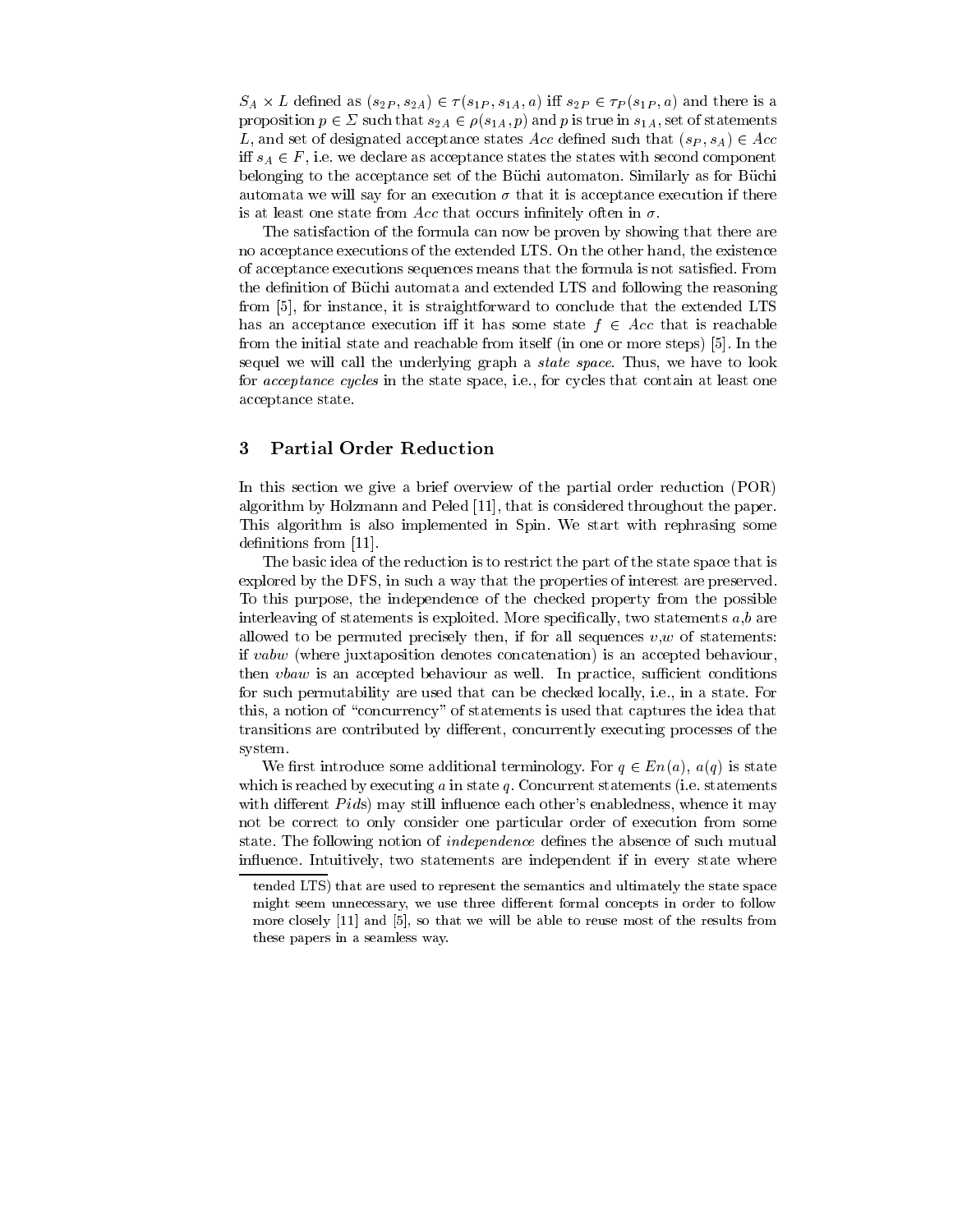they are both enabled, they cannot disable each other, and are commutative, i.e., the order of their execution makes no difference to the resulting state.

**Definition 1.** The statements a and b are *independent* iff for all states q such that  $q \in En(a)$  and  $q \in En(b)$ ,

$$
- a(q) \in En(b) \text{ and } b(q) \in En(a), \text{ and}
$$
  

$$
- a(b(q)) = b(a(q)).
$$

Statements that are not independent are called dependent.

Note that a and b are trivially independent if  $En(a) \cap En(b) = \emptyset$ . An example of independent statements are assignments to or readings from local variables, executed by two distinct processes.

Also note that the statements  $a$  and  $b$  are considered to be independent even if  $a$  can enable  $b$  (and vice versa). The main requirement is that the statements do not disable each other. This is unusual in a sense, because in the literature a more strict definition prevails that does not allow that a statement can enable another statement (e.g.  $[16, 8]$ ). The advantage of the subtlety in Definition 1 is that ensures a greater set of independent statements than the "classical" definition and consequently a better reduction of the state space. However, we must be careful with this, because as we will see later this feature is closely connected with the incompatibilities that we are discussing in this paper.

Another reason why it may not be correct to only consider only one particular order of execution from state  $s$  of two concurrent statements  $a$  and  $b$  is that the difference between the intermediate states  $a(s)$  and  $b(s)$  may be observable in the sense that it in
uences the property to be checked. For a given proposition p that occurs in the property (an LTL formula), and a state s, let  $p(s)$  denote the boolean value of the proposition  $p$  in the state  $s$ . Then,  $a$  is nonobservable iff for all propositions p in the property and all states  $s \in En(a)$ , we have  $p(s) = p(a(s))$ . The statement a is said to be *safe* if it is nonobservable and independent from any other statement b for which  $Pid(b) \neq Pid(a)$ .

In the rest of the section we describe in a rather informal way the partial order algorithm from [11]. For the full details about the algorithm we recommend the original references [11, 14].

The reduction of the search space is effected during the DFS, by limiting the search from a state s to a subset of the statements that are enabled in  $s$ , the so-called ample set. Such an ample set is formed in the following way: If there is a process which has only safe statements enabled and all those transitions lead to a state which is not on the DFS stack, then the ample set consists of all the statements from this process only. Otherwise, the ample set consists of all enabled statements in s. It can be proven [11, 14] that the reduced graph obtained in this way preserves the properties of the original LTS, stated as an LTL formula. The condition that all transitions from the ample set must end out of the DFS stack, the so-called \cycle proviso", ensures that a statement that it is constantly enabled, cannot be \forgotten" by leaving it outside the ample set in a cycle of transitions.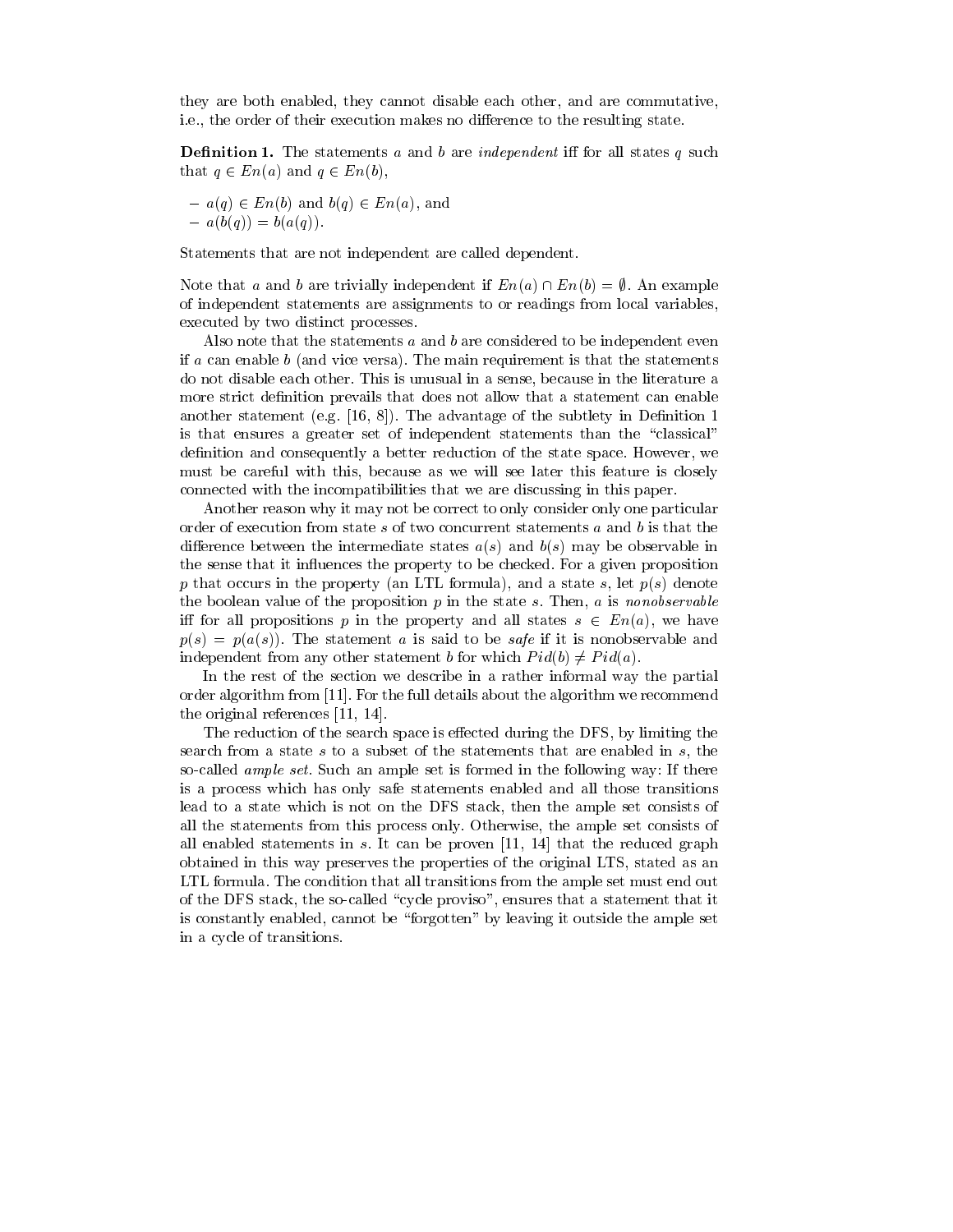While the cycle proviso is clearly locally checkable during a DFS, the condition that an enabled statement is safe is not, as the definition of safety requires independence from any concurrent statement. For instance, a sufficient condition for safety of a statement a that can be checked locally is that a does not touch any global variables or channels. Indeed, it is this condition that is implemented in Spin.

However, it will turn out that one solution for our incompatibility problems will be to correct (or better to say, refine) this safety criterion.

In [11, 14] it is shown that

Theorem 2. If there exist reachable acceptance cycles in the state space the reduced search algorithm will report at least one of them.

## <sup>4</sup> The unless construct

The unless construct is a mean for modeling exception handling routines and priority choices. Formally, it introduces partial ordering between the statements that belong to a same process. Its syntax is  $stmnt$  unless  $stmnt$ . The first (lefthand) statement is called *normal* or *main*, while the second (right-hand) is *escape* statement. <sup>2</sup> Semantically, the executability of the normal statement depends on the executability of the escape sequence. The escape sequence has higher priority than the normal statement, which means that the normal statement will be executed only if the escape statement is not executable. Otherwise the escape statement is executed and the normal statement is ignored (skipped). This dependence between the two statements of unless causes the problems when the partial order reduction is used and the escape statement is a rendezvous communication.

Let us consider the motivating Promela example given in Figure 1. 3 (In Letter 2014) the sequel we assume that the reader is familiar with Promela.) Suppose that both A and B are in their starting points, i.e. A is trying to execute its skip statement, while B is attempting to do its only statement. Obviously the higher priority rendez-vous send offer  $c!1$  issued by  $B$  cannot find a matching receive, so the verifier should detect the assertion violation  $\texttt{assert}(\texttt{false})$ . <sup>4</sup> However, in the reduced search this is not detected, because of the incorrect partial order

<sup>2</sup> In general, both statements can be sequences of Promela statements. Also the unless construct can be nested. The results form this paper can be extended in a straightforward way for this general case.

<sup>3</sup> The example is distilled from a model made in the discrete time extension of Spin DTSpin [2]. The model was written by Victor Bos, who first draw our attention to the possible problems with the unless statement.

<sup>4</sup> Strictly speaking in this example we are considering a safety property that is not expressed as an LTL formula. The equivalent formulation of the property in LTL can be done in a straightforward way and the partial order reduction will fail because of the same reason as in the present case. We decided to use this version of the example for the sake of simplicity.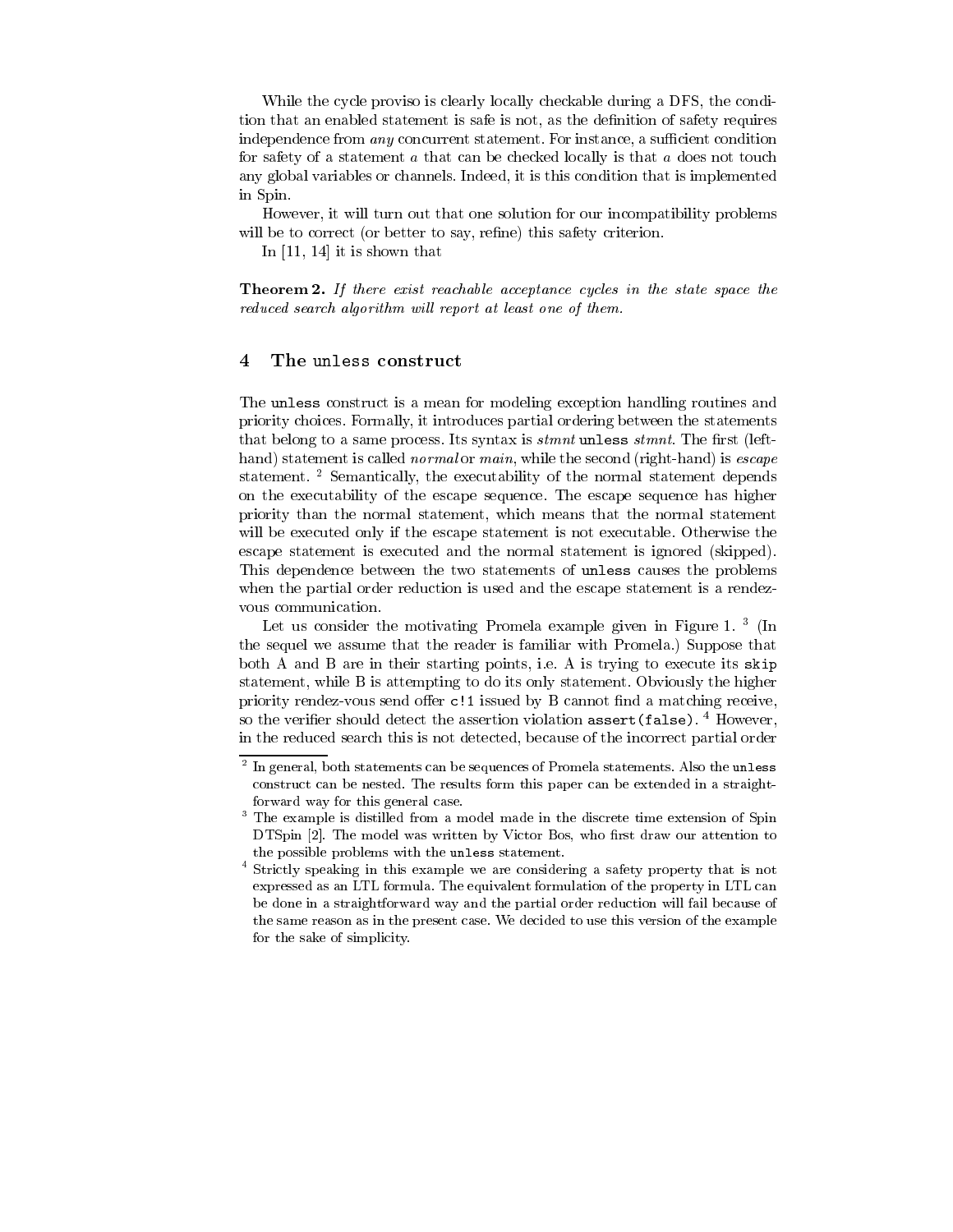```
chan c = [0] of \{bit\}active proctype A()
 {\color{red} \bullet} . The contract of the contract of the contract of the contract of the contract of the contract of the contract of the contract of the contract of the contract of the contract of the contract of the contract of 
skip; c?1;
}
acive proctype B()
 {
assert(false) unless c!1;
}
```
Fig. 1. Motivating example for unless statement.

reduction. The problem with the reduction occurs because the skip statement is not safe anymore. Namely, the criterion that a statement is safe if it does not affect any global objects is no longer true. Because of the specific property that the executability of the rendez-vous statement can be changed only because of the change of the location in the process (program counter), the statements like skip are not unconditionally globally independent according to the Definition 1.



Fig. 2. Interdependence between the "safe" statements and the unless escape and normal statements.

The reason is depicted in Fig. 2. In the starting state described above the rendez-vous send c!1 is disabled, but with the execution of skip it becomes enabled. This means that skip has indirectly disabled assert(false) which was enabled in the starting state. In that way skip and assert(false) are not independent according to the Definition 1, because the net effect is that skip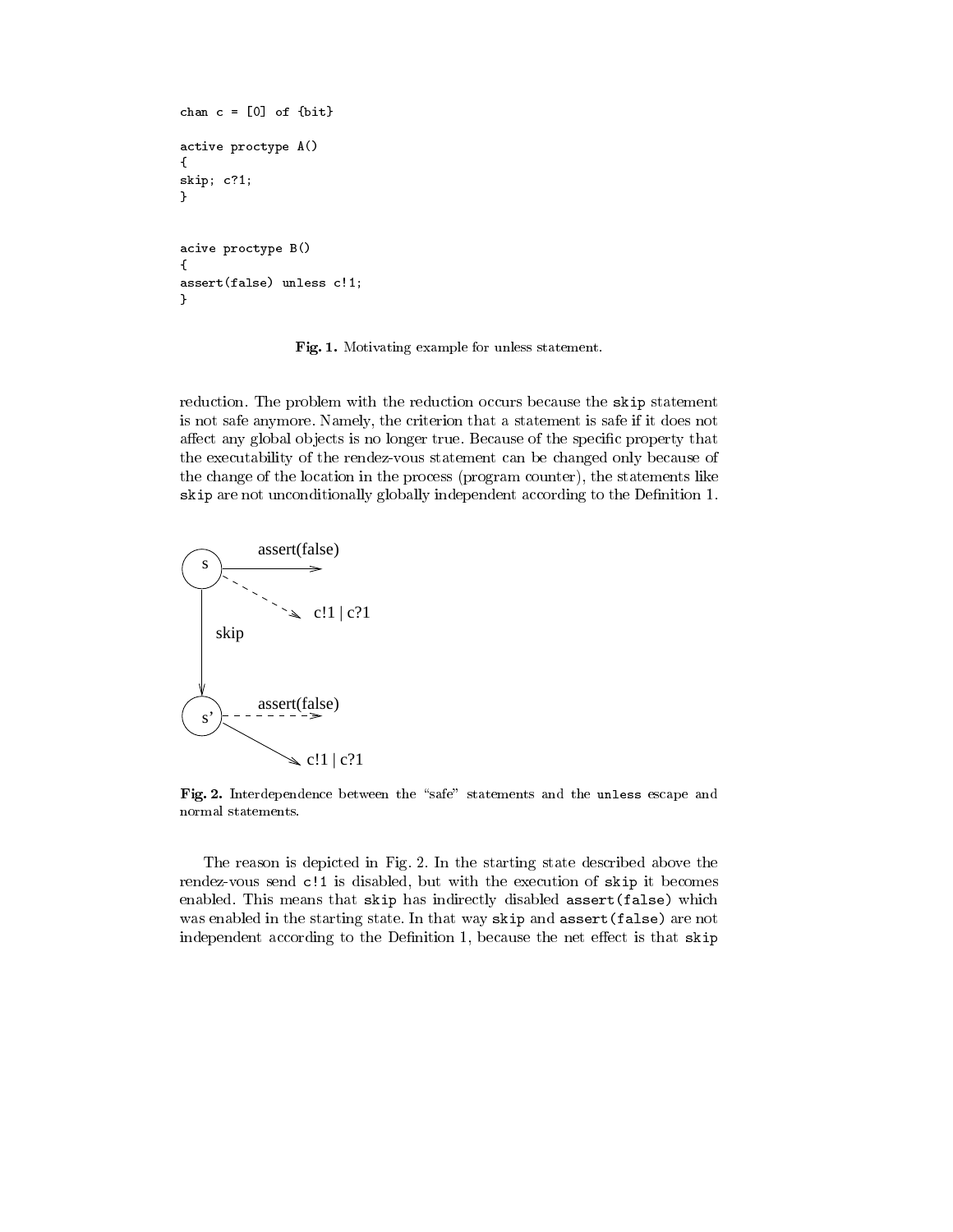disables assert(false).

The problem can be solved both statically in compile time or dynamically during the exploration of the state space. The dynamic solution consists of checking whether in a given state there is a disabled rendez-vous statement (more precisely, rendez-vous send) which is a part of an escape statement and in that case the partial order reduction is not performed in the given state. The drawback of this solution is that it can be time consuming.

The static solution is to simply declare each statement which is followed by a rendez-vous communication (more precisely, by a rendez-vous receive) as unsafe. We use the term "followed" in a syntactical sense, taking into account all the cycles and jumps in the program. For example, the last statement of the body of an iteration is followed by the first statement of the body. Whether a given statement is followed by a rendez-vous can be checked by inspecting Spin's internal representation of the Promela program (abstract syntax tree). This can be done during the generation of the C source (pan.c) of the special purpose verifier for the program. Thus, the solution does not cause any time overhead during the verification. Its drawback with regard to the dynamic solution is that the reduction can be less effective because of an unnecessary strictness. It can happen that the reduction is unnecessarily prevented even when in the state that is considered by DFS there is no disabled rendez-vous send in unless construct or even there is no statement with an unless construct at all.

#### <sup>5</sup> Fairness

A pattern very similar to the one from the previous section that causes the partial order reduction algorithm to fail in presence of rendez-vous communications, occurs when the weak fairness option is used in the verication. The weak fairness algorithm is also a very instructive example how the things can become complicated because of the feature interaction.

### 5.1 The Standard Nested Depth-First Search (NDFS) Algorithm

The weak fairness algorithm that we are going to present in the next subsection is an extension of the algorithm of Courcoubetis, Vardi, Wolper and Yannakakis [5] for memory efficient verification of LTL properties. The algorithm is a more efficient alternative to the usual computation of the strongly connected components of the underlying graph for the product LTS. It is also compatible with Spin's bit-state hashing, which is not the case with the strongly connected components algorithm. We start with the brief overview of this algorithm given in Figure 3.

The algorithm consists of two alternating depth first searches for exploration of the state space. When the first search retracts to an acceptance state the second search is started to check for a cycle through this acceptance state. If the second depth first search (DFS) closes a cycle, it is reported as an acceptance cycle. Otherwise, the first DFS resumes until the next acceptance state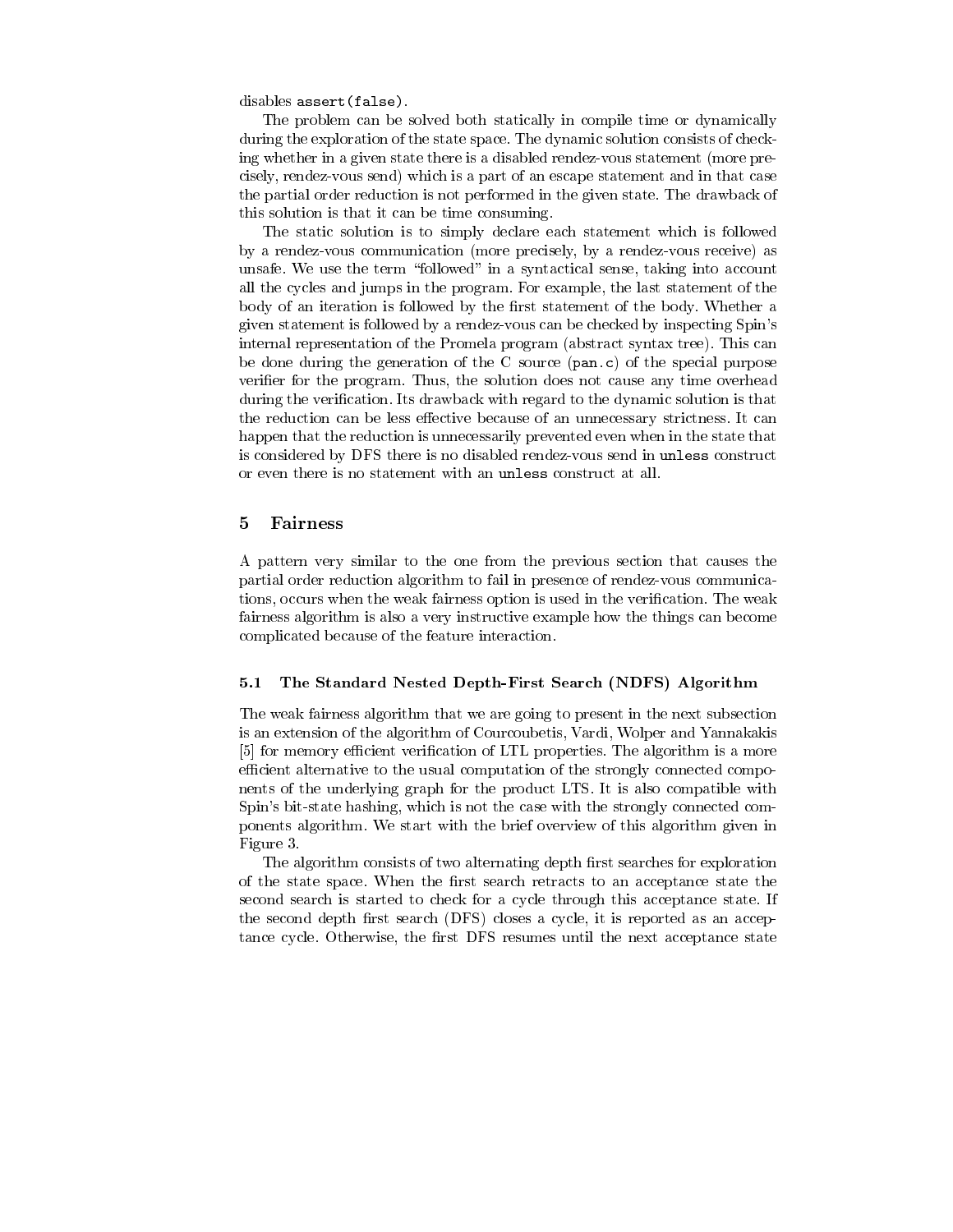in postorder (if there is such a state). If no cycle is found than the property is successfully verified.

We need to work with two copies of the state space in order to ensure that the second DFS does not fail to detect a cycle by cutting the search because it has encountered a state visited already by the first DFS. To distinguish between states belonging to a different copy we extend the state with one bit denoting the DFS phase.

```
proc dfs(s)
   add {s,0} to Statespace
   for each successor s' of s do
       if {s',0} not in Statespace then dfs(s') fi
   od
   if accepting(s) then seed:=\{s,1\}; ndfs(s) fi
end
proc ndfs(s) /* the nested search */
   add {s,1} to Statespace
   for each successor s' of s do
       if {s',1} not in Statespace then ndfs(s') fi
       else if {s',1}==seed then report cycle fi
   od
end
```
Fig. 3. Nested depth first search algorithm.

The following theorem from [5] establishes the correctness of the algorithm

**Theorem 3.** The algorithm in Fig. 3 reports a cycle iff there is an acceptance state reachable from the initial state that belongs to a nontrivial strongly connected component of the state space.

Notice that the first DFS serves to order the acceptance states in postorder, such that the cycle checks can be done starting from the acceptance state which is removed first from the stack (i.e. first in postorder). It is important to emphasize that during the second DFS each state in the second copy of the state space is visited only once. This has (most of the time) an advantage over the straightforward solution to do the cycle check in preorder, i.e. starting a cycle check as soon as we visit an acceptance state. If we used preorder we would have to start the second DFS always from scratch. Although the memory requirements would be the same as for the postorder, the multiple visits to a same state can lead to a signicant time overhead.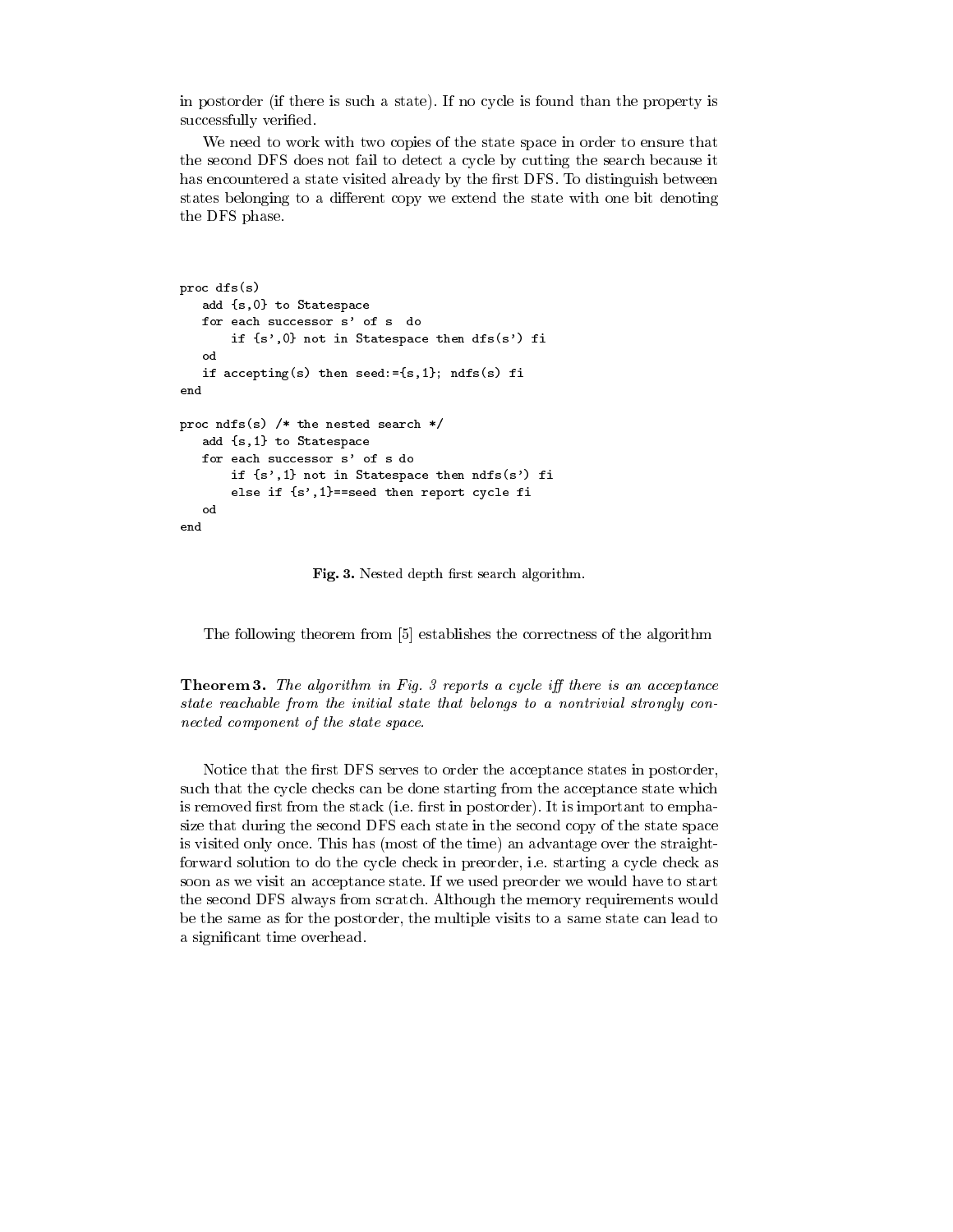#### 5.2 Description of the Weak Fairness Algorithm

We will consider weak fairness with regard to processes, i.e. we will say that a given execution sequence is fair if for each process that becomes continuously enabled starting at some point in the execution sequence, a transition belonging to this process is eventually executed. Formally

**Definition 4.** An execution sequence  $\sigma = t_0 t_1 \dots$  is fair iff for each process p the following holds: for all  $i \geq 0$  such that  $State(t_j) \in En(p)$  for all  $j \geq i$ , there is  $k \geq i$  such that  $Pid(Label(t_k)) = p$ .

When model checking under fairness, we are interested only in fair acceptance runs (sequences). This means that we require the detected cycles to be fair, i.e. each continuously enabled process along the cycle contributes at least one transition to it.

The basic idea behind the weak fairness algorithm is to work in an extended state space instead of the original one. The extended state space consists of N copies of the original state space, where  $N$  is the number of processes. Whenever we are in the *i*-th copy and either we take a transition belonging to the process i or there is no executable transition that belongs to i, then we pass to the  $((i + 1) \text{mod} N) + 1$  copy. A cycle is then fair if and only if it passes through all the copies. This is because we are sure that all permanently enabled processes have contributed an action to the cycle.

The idea is quite straightforward and at first sight it seems that all we need is some counter which will indicate the copy of the state space we are passing through. However, the algorithm becomes more involved when we have to take care about the partial order reduction and try to improve it with some heuristics.

The weak fairness (WF) algorithm we are considering here is by Holzmann and it is a variant of the Choueka's flag algorithm [10]. This algorithm is also implemented in Spin as an extension of the nested depth first search algorithm.

For the WF algorithm we need a new extended state space. Its elements are quadruples of the form  $(s, A, C, b)$ , obtained by extending each state s, apart from the bit  $b$  discriminating between the first and second DFS, with an additional bit  $A$  and an integer  $C$ . The variable  $C$  is the already mentioned counter that keeps track of the copy of the state space we are passing through. The role of A is to indicate that we have already passed through an acceptance state in the state space. We need this indicator because, as we will see in a moment, we will not always start the search from an acceptance state, but instead in a state when we are sure that all enabled processes have executed a statement, which often means that we have a better chance to close a fair cycle.

The standard NDFS model-checking algorithm is modied correspondingly for manipulation of the new variables and generation of the extended state space. The pseudo-code of the algorithm is given in Figure 4 and 5.

In the initial state A and C are zero. The values of A and C are changed according to the following three rules that apply both to the first and the second DFS.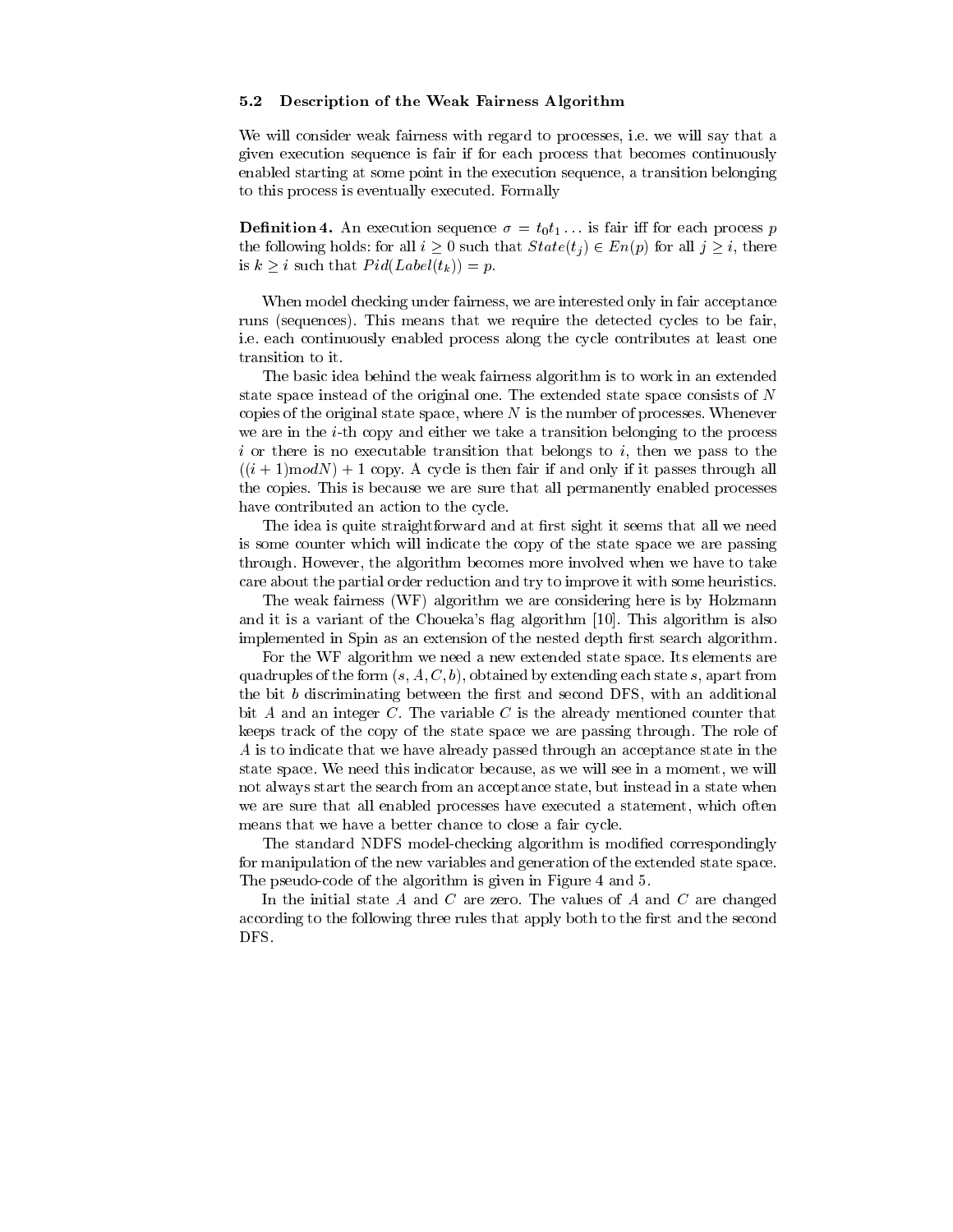- $-$  Rule 1: If A is zero in an acceptance state, then A is set to 1 and C is assigned the value  $N + 1$ , where N is the number of processes. (This rule is a kind of initialization that indicates that we have passed an acceptance state and a cycle check, i.e., a second DFS, is possibly needed.)
- $-$  Rule 2: If A is 1 and C equals the Pid number (increased by two) of the process which is being currently considered, then  $C$  is decreased by 1. (This rule is to keep track of the state space copy in which we are working. The technical difference is that the counter is increased instead of being decreased, as in the "naive" algorithm above.)
- ${\rm -}$  Rule 3: If the condition of Rule 1 does not apply and if C is 1, then both C and A are reset to 0. (This rule is a preparation (initialization) for the second DFS.)

We have to use the counter not only in the second DFS, but also during the first DFS in order to keep the copies of the state space the same in both searches. This is important for the partial order reduction algorithm that we are going to use later. If those copies differ, the interaction between the nested DFS algorithm and the partial order reduction can produce incorrect results, as shown in [12].

Notice that if C is  $i + 2$ , then it is immediately decreased when we start exploring the statements (transitions) of a new process. This means that even if the process cannot perform any statement we will pass to a new state with a different counter number. This kind of transition in the state space we call a default transition and label it with a default statement meaning that the process is disabled and should not be taken into consideration for the cycle that is currently checked. We will see in the next subsection that these default transitions play a crucial role in the incompatibility with partial order reduction.

We mentioned above that unlike the standard NDFS in the WF algorithm the cycle check does not have to start in an acceptance state. Instead it starts in special states, which we simply call starting states in the sequel, and which have the property that  $A = 1, C = 1$  and  $b = 1$ . Analogously to the standard NDFS, the cycle check starts after all the successors of the starting state are explored and the search returns back to the starting state. Also, let us emphasize that a starting state can "cover" several acceptance states in a sense that several acceptance states can be passed before the cycle check is started. The additional acceptance state that are passed after the first one do not "generate" new starting states because C stays unchanged. In this way we can often reduce the number of calls for the second DFS. Also by the lookahead for a possible fragment of a fair cycle, as we essentially do, we reduce the number of unsuccessful attepmpts to close a fair cycle.

#### 5.3 Incompatibility with the Partial Order Reduction Algorithm

The incompatibility of the weak fairness algorithm with POR (and because of rendez-vous communications) was first discovered for the example given in Fig. 6 (by Dennis Dams):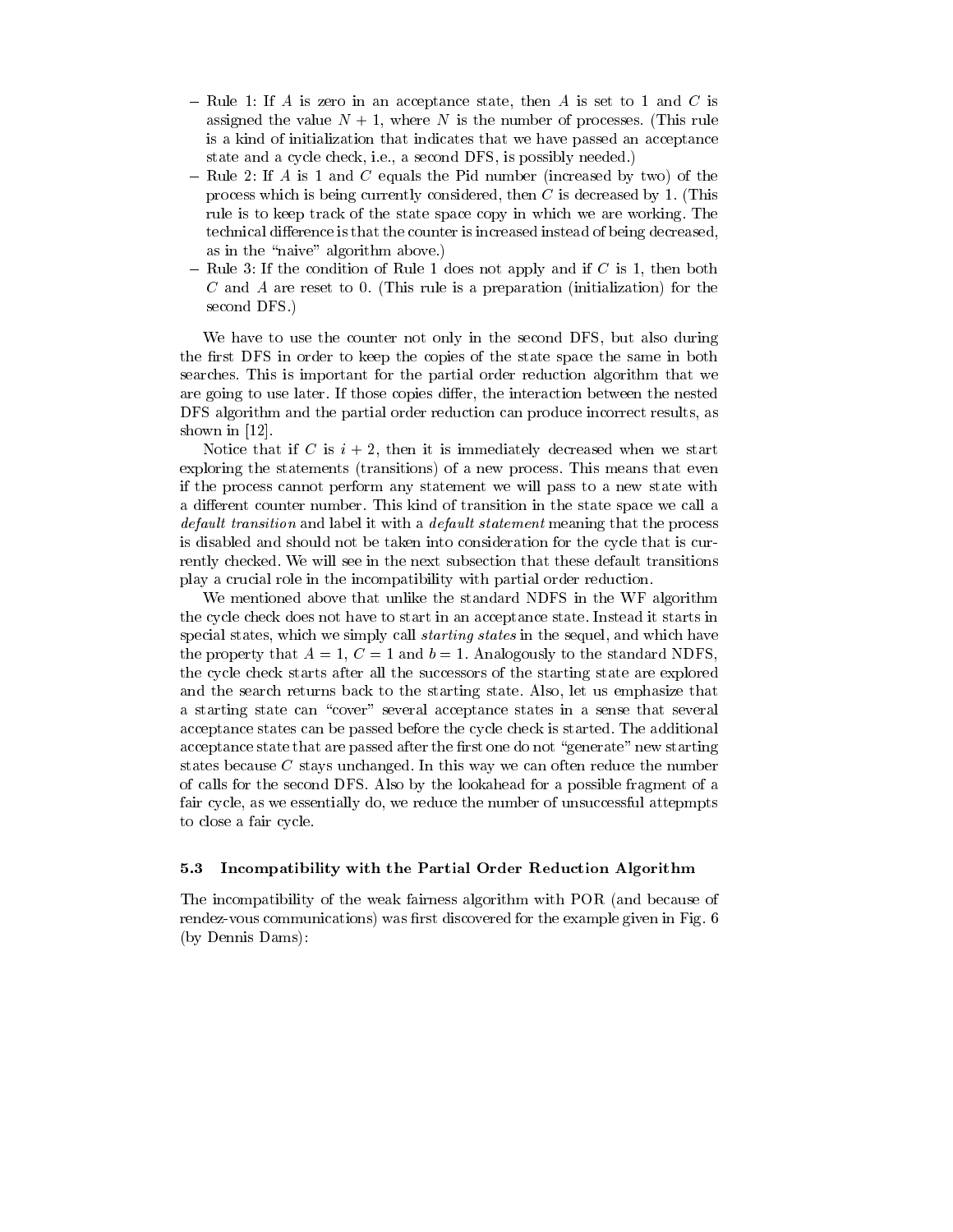```
proc dfs(s, A, C)
   add {s,A,C,0} to Statespace
   /* Rule 1 */
   if accepting(s) then
      if A == 0 then
        A = 1;C = N+1fi
   else
   /* Rule 3 */
      if C == 1 then
         A = 0;C = 0fi
   for each process i = N-1 downto 0 do
       /* Rule 2 */
       if A == 1 and C == i+2 then
          C = C - 1fi
       nxt = all transitions enabled in s with Pid(t)=ifor all t in nxt do
          s' = successor of s via t
          if {s',A,C,0} not in Statespace then dfs(s',A,C) fi
   if A == 1 and C == 1 then
      seed:={s,A,C,1};
      ndfs(s,A,C)
  fi
end
```
Fig. 4. Weak fairness algorithm  $-$  first depth first search (continued in Figure 5).

In the model from Fig. 6 the LTL formula  $\Diamond p$ , where p is defined as  $b ==$ true, is not valid even under fairness condition. This is because of the statement  $x = 0$  in process C. Namely, because of this statement, the rendez-vous send c!1 from process B is no longer continuously enabled. Since, now there exists a fair cycle formed just by the statements from A and C, i. e. c!0; c?x;  $x =$ 0; c!0 ... along which the process B can be safely ingnored because it is not continuously enabled.

However, when partial order redcution was used the verifier uncorrectly showed that the forumula was valid.  $5$  So, the aforementioned fair cycle formed

 $^\circ$  Note that if you try to run the example with the recent releases of Spin an error will be issued because of the incompatibility of fairness and partial order reduction in models with rendez-vous operations.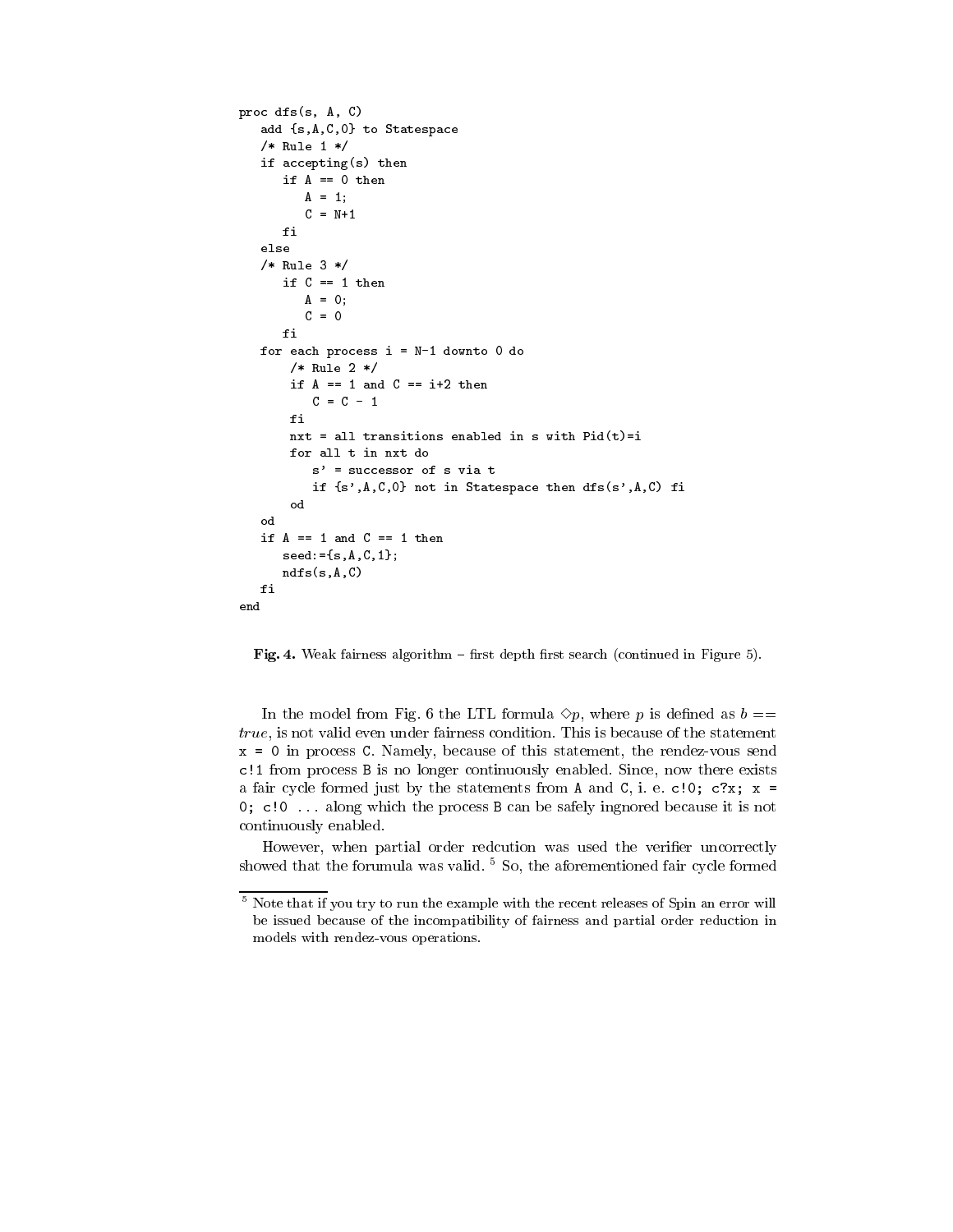```
proc ndfs(s,A,C) /* the nested search */
   add {s,A,C,1} to Statespace
   /* Rule 1 */
   if accepting(s) then
      if A == 0 then
         A = 1;C = N+1fi
   /* Rule 3 */
      if C == 1 then
         A = 0;C = 0;fi
   for each process i do
       /* Rule 2 */
       if A == 1 and C == i+2 then
          C = C - 1f_inxt = all transitions enabled in s with Pid(t)=ifor all t in nxt do
          s' = successor of s via t
          if \{s', A, C, 1\} not in Statespace then ndfs(s', A, C) fi
          else if {s',A,C,1}==seed then report cycle fi
   od
end
```
Fig. 5. Weak Fairness Algorithm  $-$  second depth first search

by the processes A and C was not discovered. The reason for the failure is very similar to the one for the unless statements. Again the same pattern of a wrong partial order reduction because of the incorrect independence relation occurs. But this time the problem is with the difault meta transitions. Recall that those transitions only change the counter  $C$  in the fairness algorithm when all statements of the process which is currently considered are disabled. As ilustrated in Fig. 7 the problem is again caused by the rendez-vous statements.

With  $s$  is denoted the state in which process  $C$  is about to execute the statement  $x = 0$ , processes A and B are hanging on their rendez-vous sending statements, and the counter  $C$  from the WF algorithm equals the Pid of process B increased by 2. Then, the statement  $x = 0$  is no longer safe, because it is dependent with the default transition (the decrement of  $C$ ). Namely, because c!1 is disabled, according to the WF algorithm the default transition is enabled. After the execution of  $x = 0$  the system passes in the state  $s$  in which c! I becomes enabled, and consequently the default transition is not possible. In the reduced search the statement c!1 is not considered at all. On the other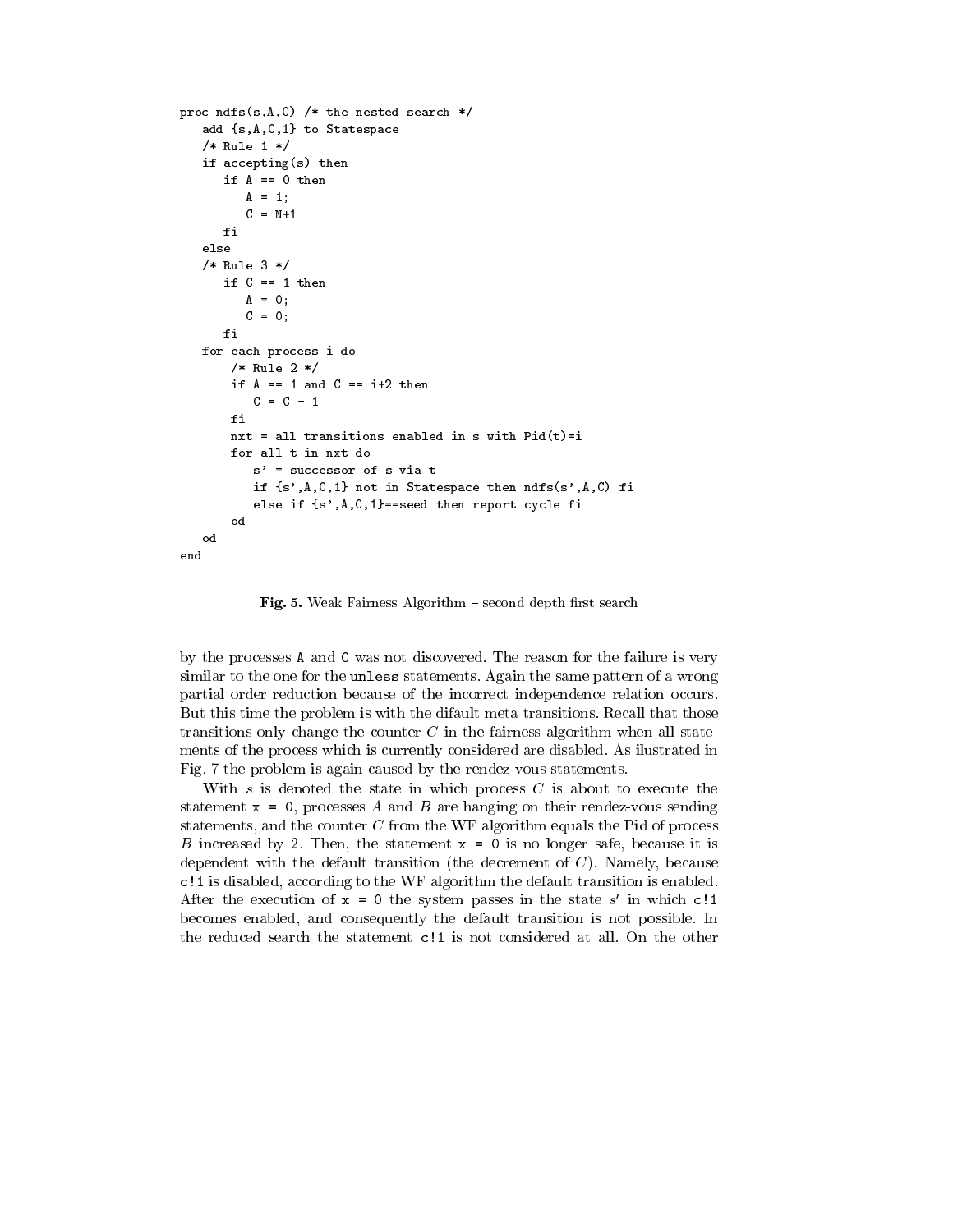```
chan c = [0] of \{bit\};
bool b = false;
active proctype A()
{
starta:
   c!0;
   goto starta
}
active proctype B()
{\color{blue} \bullet} . The contract of the contract of the contract of the contract of the contract of the contract of the contract of the contract of the contract of the contract of the contract of the contract of the contract of 
startb:
   c!1; b = true;
   goto startb
}
active proctype C()
{ bit x;
startc:
   c?x; x = 0;
   goto startc
}
```
Fig. 6. Motivating example for the fairness algorithm.



Fig. 7. Interdependence between the "safe" transitions and the default moves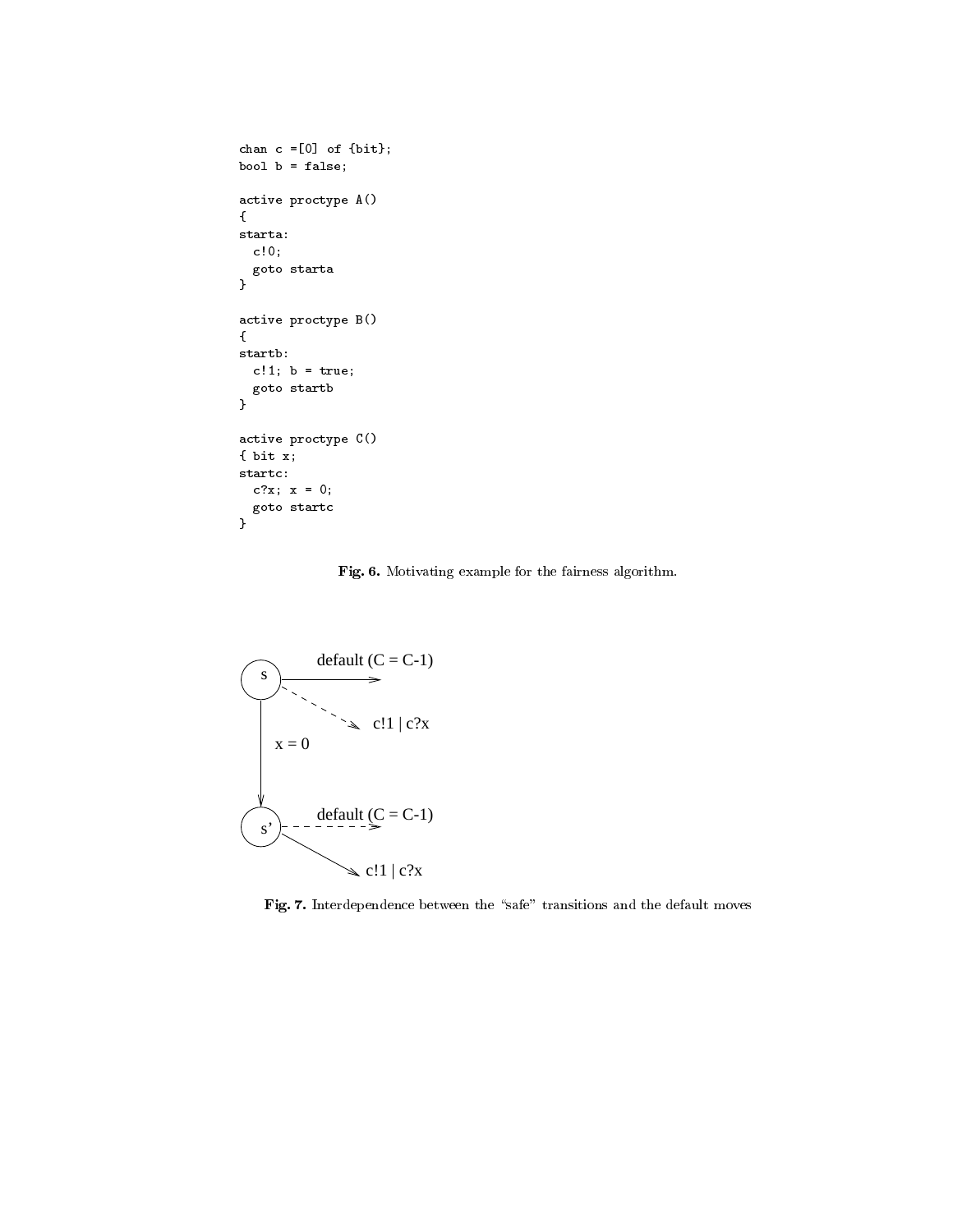$\max$  in  $s$ , after  $x = 0$ , c! I becomes enabled and must be included in the fair cycles. In this way during the reduced search the verifier never considers the fair cycle in which process  $B$  does not contribute a transition, which is, of course, wrong. There is an apparent analogy with the pattern from the unless case. By enabling a rendez-vous statement (transition) (c! 1 in combination with  $c?x$ ) we are preventing another transition (in this case the "meta" default transition) which is in discord with the independence definition.

As in the case of the unless construct two kind of solutions are possible.

The first solution is static and it is actually the same with the one for the problem with unless. <sup>6</sup> This is not surprising because we have the same problematic reduction pattern which we can avoid exactly in the same way by declaring as unsafe all statements that are safe according to the standard criteria in Spin, if they are followed by a rendez-vous receive statement.

We can also propose a dynamic solution which is analogous to the one for the unless case. In each state we need to check if there is a possibility of a default move caused by a rendez-vous communication. The partial order reduction is not performed if this is the case. Unlike in the unless case, this time the time overhead can be much smaller because we have to check the transitions from only one process - the one who's Pid satisfies  $C = P i d + 2$ .

However, we conjecture that there is a much more efficient dynamic solution that still allows reduction even in the state with a default move. In the new solution we use again the fact that we exactly know the possible problematic statements, or more precisely the  $Pid$  of the process which default move can cause the incorrect reduction.

In fact we correct the POR algorithm, while the same static criteria for safety of statements remain unchanged as in the standard POR. The change of the algorithm follows from the following reasoning. Because the problem is with the default move we should take care that we do not loose the counter decrement. To this end, before doing a reduction on a safe transition we first check if the process with Pid such that  $C = P i d + 2$  can make a default move because no one of its transitions is enabled in the current state and in the same time contains a synchronous communication (which is not enabled, of course). If there is such a process we execute this default move before the reduction. In that way we do not loose the counter decrement because of the incorrect reduction. By decreasing C now another process can acquire the above problematic property to be blocked and to have a rendez-vous send while his  $Pid$  equals  $C-2$ . We must obviously do the check described above in an iteration, until there are no processes with the problematic property. Although this solution will also exhibit a time overhead during the verification because of the necessary checks, it is reasonable to expect that this overhead will not be that significant. The new dynamic solution keeps of course the advantage over the static one that it can provide better reduction of the state space. Probably only the prospective practical implementations and tests on case examples can answer the question whether the possible timing overhead will be compensated by signicantly less memory consumption. The

<sup>6</sup> The author owes this observation to Dennis Dams.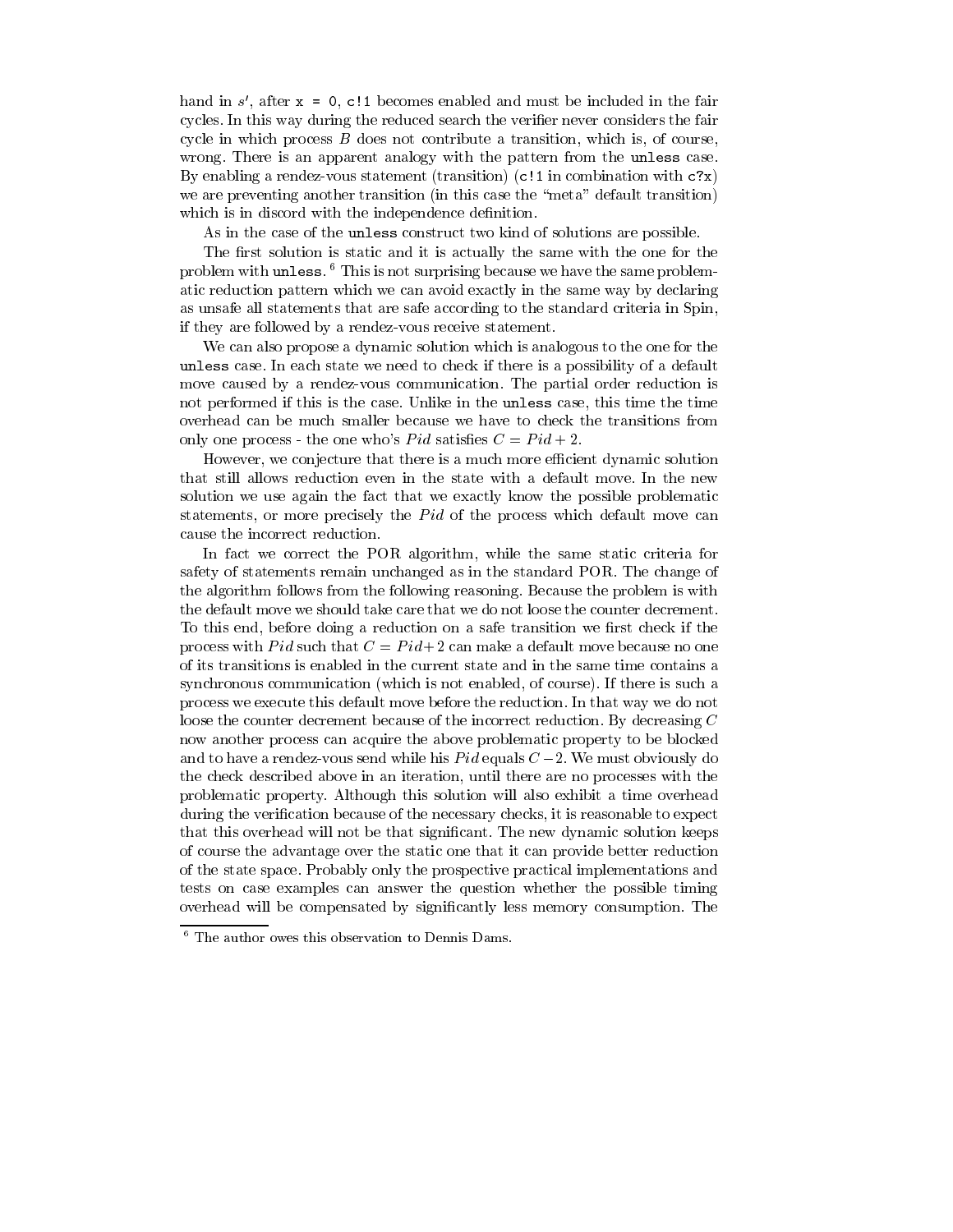disadvantage for the practical implementation can be that the second dynamic solution (at least conceptually) seems more complicated than the static one.

As we stated above, our proposal is only a conjecture for the time being, because we are still checking the proofs. The idea is to show by an adaptation of the correctness proof from [11, 14] that with the small addendum described above the POR algorithm remains correct even when the reduction is done on in fact unsafe statements (with regard to the default move). This is because the LTL formulae do not refer to  $C$  which is a "meta" variable in the system and affects only the cycle fairness.

# <sup>6</sup> Conclusion

Promela's unless construct and the weak fairness algorithm are both incompatible with the partial order reduction algorithm when rendez-vous communications are present in the programs. We gave solutions to both problems by proposing a corrected identification of safe statements or changes in the partial order algorithm. It is hoped that the lessons learned from these problems will be helpful to avoid the interference of the partial order with the prospective new features of Spin.

A natural task for the future work would be the implementation of the solutions in Spin. In that regard the most promising looks the static solution with the correction of the criteria for safe statements. The only obstacle can be to find the successor of a given statement. The main problem in this context is the handling of the various Promela jump constructs (break, goto, etc.). Also the implementation of the first dynamic solution for the fairness should not be too involved. In the theoretical direction the correctness proof of the conjectured dynamic solution for fairness remains to be rechecked.

As a final remark, the compatibility with the weak fairness algorithm can be very important for the existing [2] and future extensions of Spin with real time, especially having in mind the work of [3] about zeno cycles in the real-time systems.

Acknowledgments The author is grateful to Dennis Dams, Gerard Holzmann, Victor Bos and Leszek Holenderski for their valuable information and comments.

# References

- 1. Bengtsson, J., Jonsson, B, Lilius, J., Yi, W., Partial Order Reductions for Timed Systems, CONCUR'98, LNCS 1466, pp. 485-501, 1998.
- 2. Bošnački, D., Dams, D., Integrating Real Time in Spin: a Prototype Implementation, FORTE/PSTV'98, Kluwer, pp. 423-439, 1998
- 3. Boua jjani, A., Tripakis, S., Yovine, S., On-the-Fly Symbolic Model-Checking for Real-Time Systems, In Proc. of the 18th IEEE Real-Time Systems Symposium, pp. 232-243, IEEE, 1997